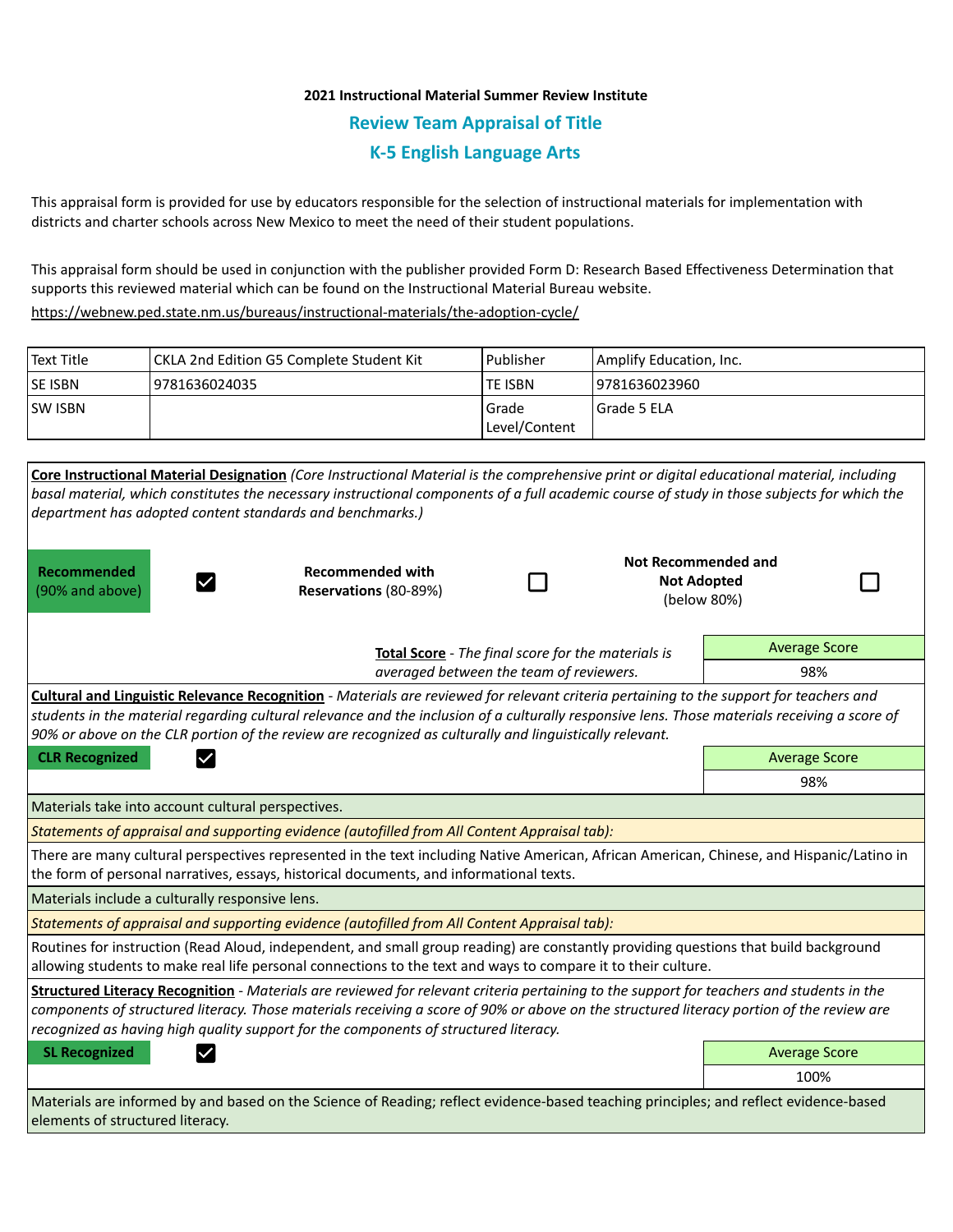*Statements of appraisal and supporting evidence (autofilled from Structured Literacy/ELA Content Appraisal tab):* 

Materials are paced and structured so that foundational skills and concepts are reviewed and introduced first and mastered before more complex skills are introduced. Teacher instruction is explicit and uses an I do, We do, You do routine during introduction to content, guided independent reading routines, and close reads. Writing, Reading, Vocabulary, Comprehension, Grammar, Morphology and Spelling (with activities that include Phonics) are routine in every lesson, but Phonemic awareness isn't addressed in core instruction at this grade level, only in Decoding and Encoding Guide or the Intervention Toolkit for students in need of remediation.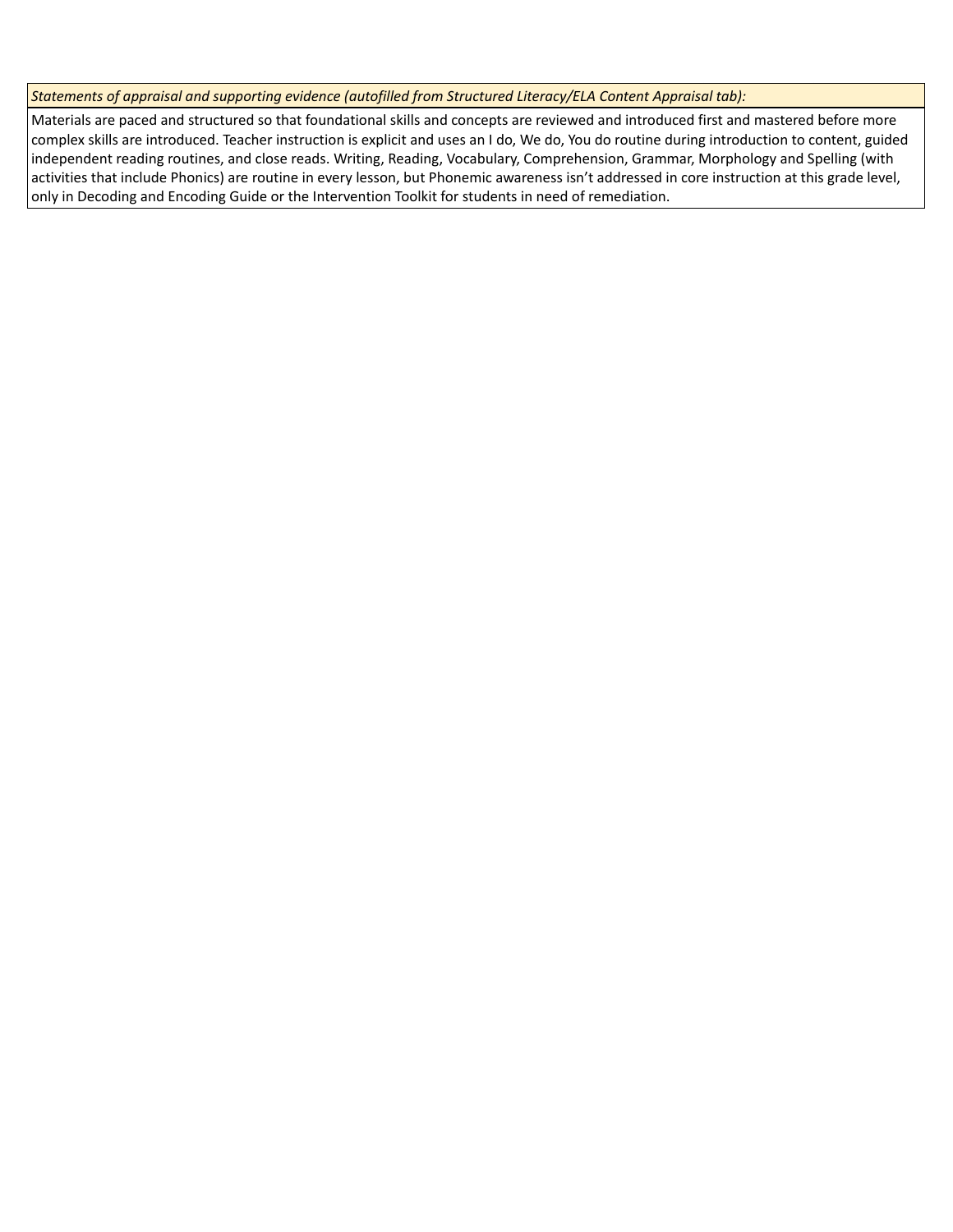**Standards Review** *- Materials are reviewed for alignment with the state adopted content standards, benchmarks and performance standards.*

Average Score

98%

Materials align with grade level ELA standards overall.

*Statements of appraisal and supporting evidence:* 

Materials align to grade level standards, lessons, tasks, and interests. The standards are listed in the scope and sequence as well as the primary focus at the beginning of each lesson. It is done in a progression that is cognitively appropriate to grade level and age. The scope and sequence is helpful to see what topics are in each unit, but there is not a document that the teacher can utilize to easily look to see where standards are specifically located and addressed vertically in the units and materials.

Materials align to reading standards.

*Statements of appraisal and supporting evidence:* 

Reading standards, informational and literary, are addressed and aligned throughout the program with a variety of genres and text complexities available in print and digital format in English and Spanish. Reading routines are set up for read aloud, independent reading, and group reading instruction and focus on close reading strategies, evidence based learning, and response to text using scaffolded and differentiated learning opportunities within teaching routines.

Materials align to writing standards.

*Statements of appraisal and supporting evidence:* 

All writing standards are addressed, aligned, and embedded within the reading instruction. Writing lessons are scaffolded with graphic organizers, oral discussions, sentence stems, and checklists, and include rubrics to enhance instruction for all.

Materials align to speaking and listening standards.

*Statements of appraisal and supporting evidence:* 

The materials are strong in supporting speaking and listening standards. They offer a wide range of activities to guide students through their learning. Rubrics are provided to help them create and deliver presentations that support the texts. Collaborative learning is guided in pairing and grouping students, differentiated tasks, and is always encouraged.

Materials align to language standards.

*Statements of appraisal and supporting evidence:* 

Online materials offer resources and lessons to address language standards. Language standards are usually addressed in the language routine in every lesson for at least 15 minutes. They are also embedded in the speaking and listening activities, vocabulary, and with spelling and writing lessons. There is also an online app that addresses word mastery in 3 ways:

-Introduction Activities help students learn a word's definition and apply it in a particular context

-Exploration Activities help students learn other possible meanings of the word, understand a word's relationship to context, and use the word without scaffolding.

-Immersion Activities equip kids with a nuanced understanding of vocab.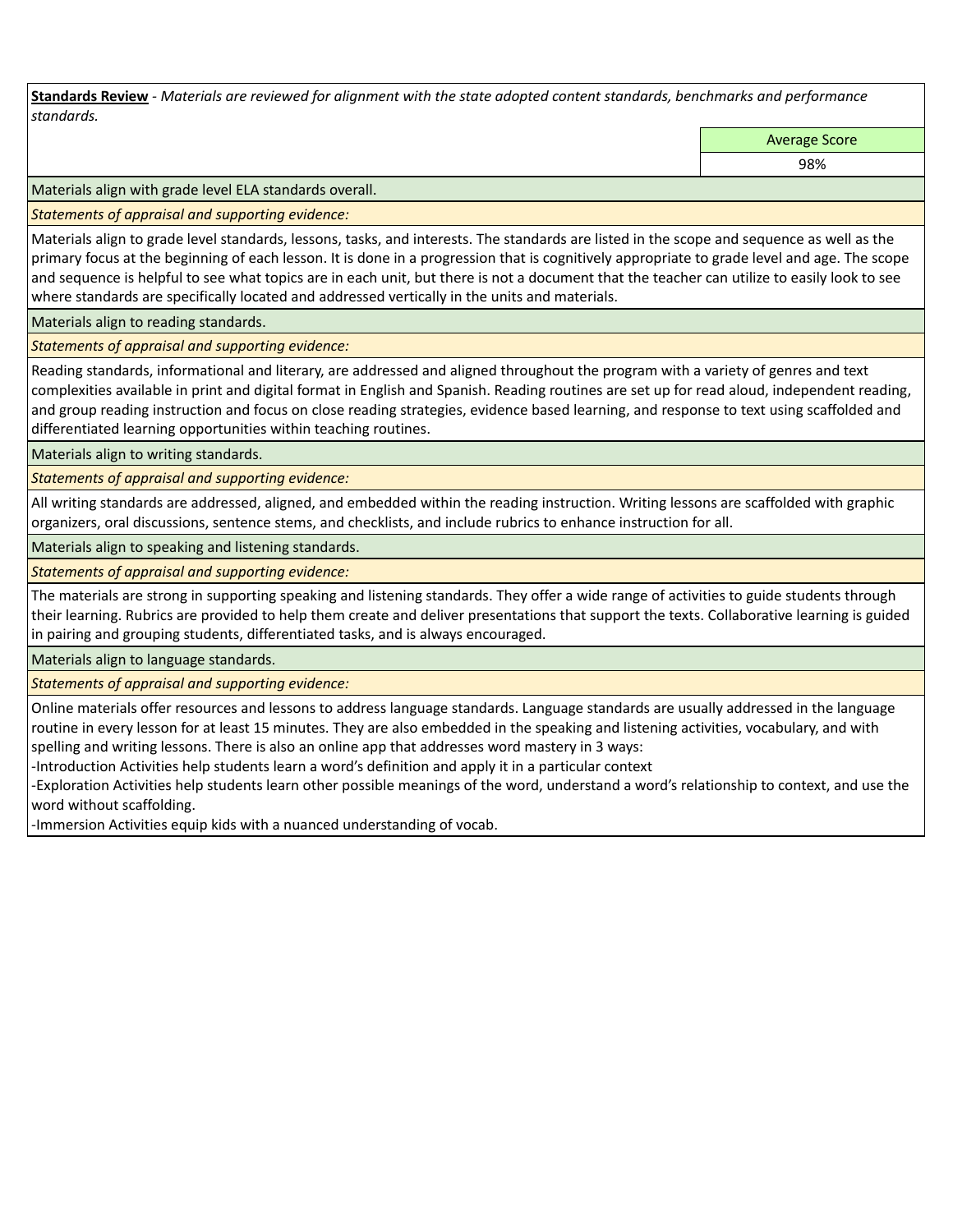**Structured Literacy Review** *- Materials are reviewed for relevant criteria pertaining to the support for teachers and students in the components of structured literacy.*

Average Score

100%

Materials are informed by and based on the Science of Reading; reflect evidence-based teaching principles; and reflect evidence-based elements of structured literacy.

*Statements of appraisal and supporting evidence:*

Materials are paced and structured so that foundational skills and concepts are reviewed and introduced first and mastered before more complex skills are introduced. Teacher instruction is explicit and uses an I do, We do, You do routine during introduction to content, guided independent reading routines, and close reads. Writing, Reading, Vocabulary, Comprehension, Grammar, Morphology and Spelling (with activities that include Phonics) are routine in every lesson, but Phonemic awareness isn't addressed in core instruction at this grade level, only in Decoding and Encoding Guide or the Intervention Toolkit for students in need of remediation.

**ELA Content Review** *- Materials are reviewed for relevant criteria pertaining to the support for teachers and students in the specific content area reviewed.*

> Average Score 100%

Materials provide sequential, cumulative instruction and practice opportunities for a full range of foundational skills.

## *Statements of appraisal and supporting evidence:*

Units and lessons follow the same routine that includes Speaking and Listening, Reading, Language, and Writing. The six syllables are apparent in the spelling list introduction for every unit, with the teacher saying the word, sounding out syllable by syllable and naming each letter as she spells on a chart. Also on the chart is the pronunciation of the word labeled as CK Code and the Syllable Type. Affixes are introduced and taught in multiple units and lessons with routines and practice to apply them to word recognition and meaning. In the intervention tool kit, there are more remedial lessons for students struggling to master foundational skills that cover phonemic awareness, letter-sound knowledge, simple and complex patterns, multisyllabic words, fluency and comprehension. There is also a decoding and encoding remediation guide as well.

Materials provide a selection and range of high-quality texts worthy of students' time and attention, exhibiting exceptional craft and thought and/or providing useful information.

*Statements of appraisal and supporting evidence:* 

The materials provide a range of high quality and rigorous texts. Adequate guidance and resources are provided for the teacher to scaffold and support ELLs and struggling learners as well as challenge advanced learners. The Pause Points offer remediation opportunities for students who need them as well. There are a wide variety of genres included, such as informational texts, biographies, poems, plays, short stories, and novel excerpts delivered during read aloud, whole group reading, small group reading, and independent reading. Texts are available in print and digitally in the CKLA Hub Library.

Questions in the materials are high-quality text-dependent and text-specific questions. The overwhelming majority of these questions are text-specific and draw student attention to the particulars in the text.

*Statements of appraisal and supporting evidence:* 

Teachers are guided to ask different types of questions that are inferential, literal, and evaluative. Students are expected to give textspecific evidence to support their answers to the questions both verbally and/or in writing. Close Reads are modeled and carried out throughout the whole program with graphic organizers and classroom charts are provided.

Materials provide scaffolding and supports to enable students' learning of English language arts.

*Statements of appraisal and supporting evidence:* 

The Universal Access Guidance portion helps students master standards. Sidebar References and Pause Points throughout the lessons also allow for opportunities for additional support needed to explore concepts and present content in a different way for deeper understanding and build background knowledge. Graphic organizers, anchor charts, and activity pages help with scaffolding, differentiated instruction, and language support.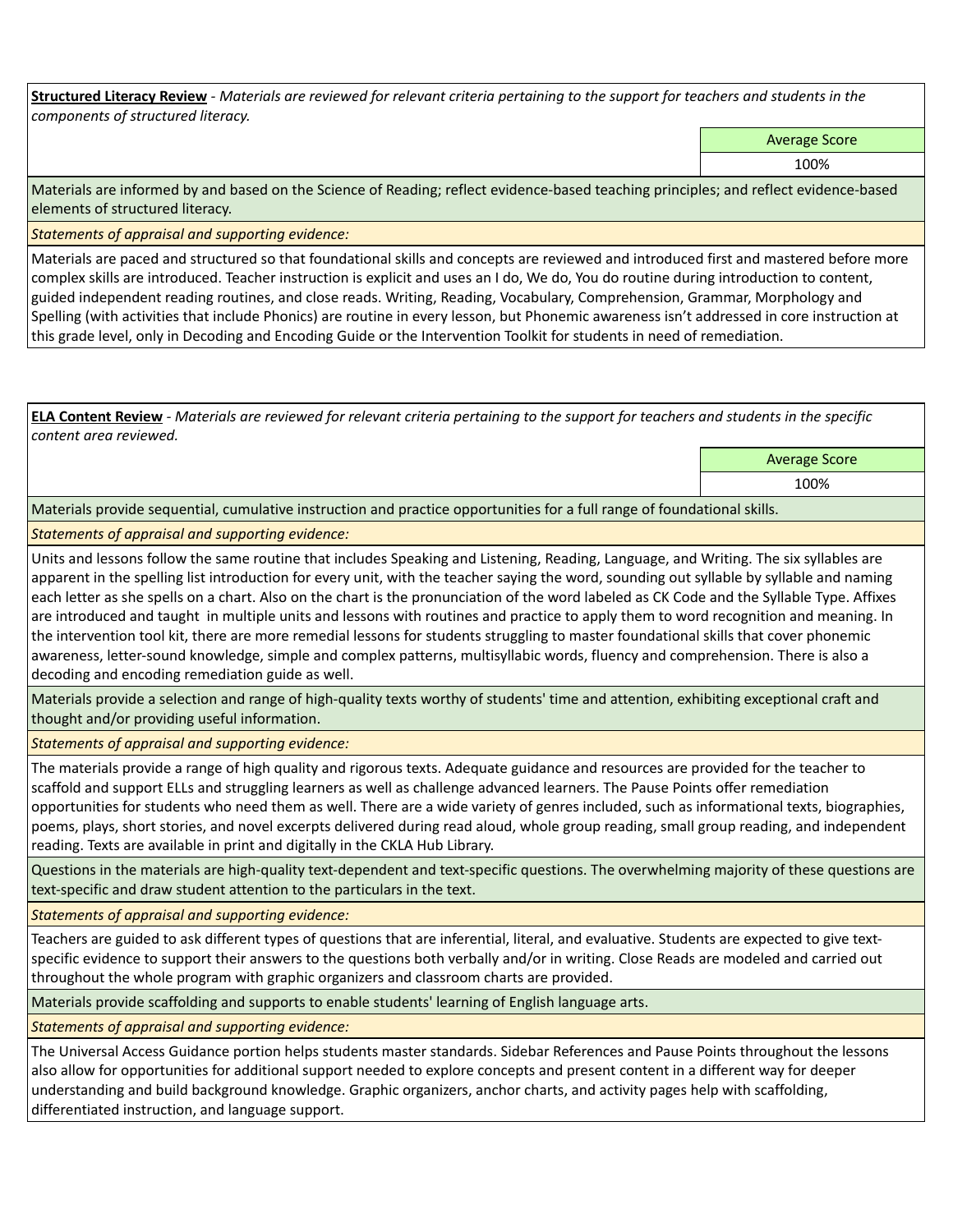**All Content Review** *- Materials are reviewed for relevant criteria pertaining to the support for teachers and students in the material regarding the progression of the standards, lesson structure, pacing, assessment, individual learners and cultural relevance.*

Average Score

98%

Materials are coherent and consistent with the standards that all students should study in order to be college and career ready.

*Statements of appraisal and supporting evidence:*

The materials are consistent with Fifth Grade standards. The texts are rigorous and challenging, and enable higher level questioning for depth of knowledge. Lessons give constant attention to the essential reading components and strategies. Vocabulary lessons are strong and have a consistent routine to promote vocabulary development and word acquisition.

Materials are well designed and take into account effective lesson structure and pacing.

*Statements of appraisal and supporting evidence:*

The lesson design has routines and procedures that are clear and easy to follow and stay consistent in every unit. At the beginning of every lesson the stage is set for learning by providing the focus of the lesson for the teacher and support needed with that lesson along with clear objectives, materials to prepare ahead of time, and options to differentiate activities.

Materials support teacher planning, learning, and understanding of the standards.

*Statements of appraisal and supporting evidence:*

The standards are integrated within each of the lessons and spiral within tasks. The lessons use the language of the standards with clearly defined objectives. The assessments are aligned with the activities, lessons, and standards. The teacher support materials also use the language of the standards which helps to keep instruction aligned.

Materials offer teachers resources and tools to collect ongoing data about student progress on the standards.

*Statements of appraisal and supporting evidence:*

The Otus - online assessment program collects ongoing data about student progress on the standards. There is a weekly fluency routine available for at home practice and fluency assessments with a scoring guide. The Intervention Toolkit is a comprehensive resource to help teachers provide tiered support using materials directly aligned to Amplify CKLA core instruction. In every lesson there are formative assessments listed for teachers to evaluate daily, and are also differentiated activities for students to access the content at their level.

Materials support effective use of technology to enhance student learning.

*Statements of appraisal and supporting evidence:*

Technology is used throughout to enhance student learning. There are digital image projections, web based videos, online student hub activities for independent practice, and audio recordings. ReadWorks articles extend students' knowledge of content areas, deepening understanding and helping to develop rich vocabulary and content knowledge.

Materials can be easily customized for individual learners.

*Statements of appraisal and supporting evidence:* 

Lessons support a structured literacy approach which gives students a chance to experience the 4 language domains as well as multiple ways to practice. Formative assessment is embedded in every lesson, allowing teachers to monitor and adjust instruction and activities as needed on a daily basis. Lessons are scaffolded for all levels of reading. Strategies for emerging, expanding, and bridging opportunities for each lesson are located in the sidebar. Formative Assessments (end of unit, mid year, end of year, etc.) are not customizable for all learners. These types of assessments mimic standardized tests and advise teachers to encourage students as they take them independently without providing any assistance or scaffolding. Following these types of assessments, there is a comprehensive scoring guide and remediation for low scoring students as well as activities for on level and advanced students.

Materials give all students extensive opportunities and support to explore key concepts.

*Statements of appraisal and supporting evidence:*

The Advance Preparation portion in the teacher edition provides segment by segment guidance, links to resources, digital components, universal access guidance, and additional notes to help students master standards. Sidebar References and Pause Points throughout the lessons also allow for opportunities for additional support needed to explore concepts and present content in a different ways for deeper understanding.

Materials take into account cultural perspectives.

*Statements of appraisal and supporting evidence:*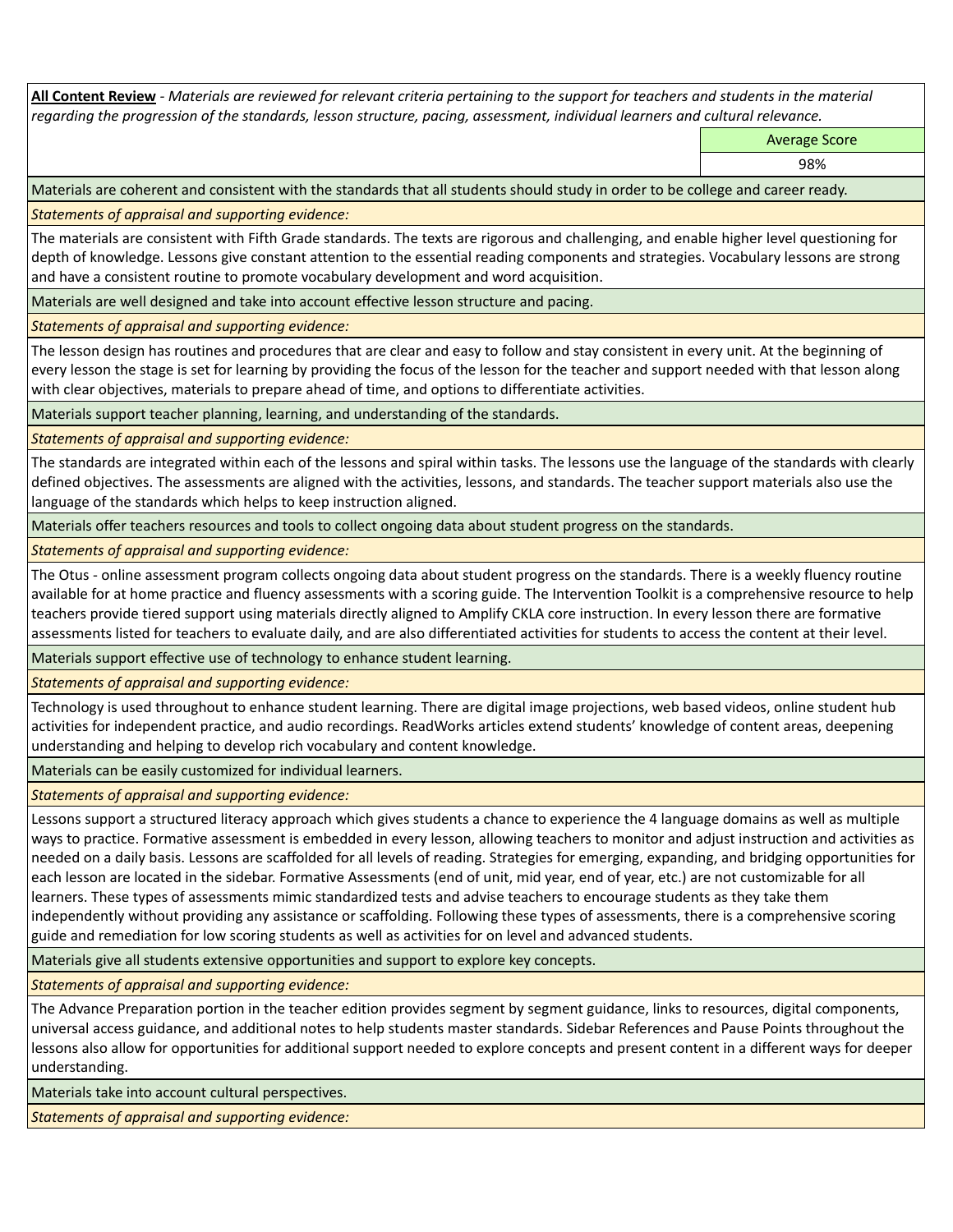There are many cultural perspectives represented in the text including Native American, African American, Chinese, and Hispanic/Latino in the form of personal narratives, essays, historical documents, and informational texts.

Materials include a culturally responsive lens.

*Statements of appraisal and supporting evidence:*

Routines for instruction (Read Aloud, independent, and small group reading) are constantly providing questions that build background allowing students to make real life personal connections to the text and ways to compare it to their culture.